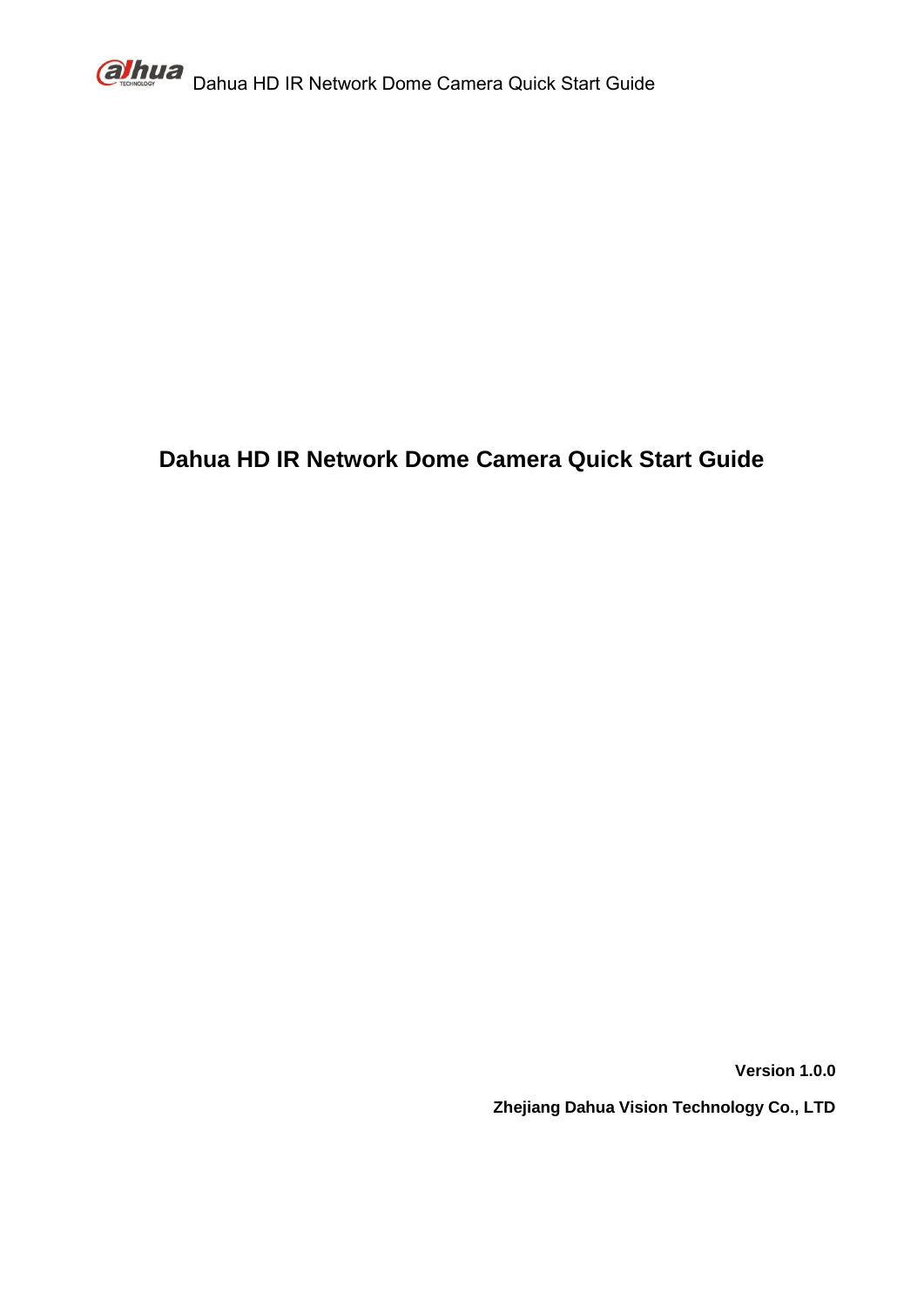## **Welcome**

Thank you for purchasing our Network camera!

This user's manual is designed to be a reference tool for your system.

Please read the following safeguard and warnings carefully before you use this series product! Please keep this user's manual well for future reference!

# **Important Safeguards and Warnings**

### **1**.**Electrical safety**

- All installation and operation here should conform to your local electrical safety codes.
- Please check if the power supply is correct before operating the device.
- The power shall conform to the requirement in the SELV (Safety Extra Low Voltage) and the Limited power source is rated 12V DC, DC5V or AC24V in the IEC60950-1. (Power supply requirement is subject to the device label).
- Please install easy-to-use device for power off before installing wiring, which is for emergent power off when necessary.
- Please prevent the line cord from being trampled or pressed, especially the plug, power socket and the junction from the device.

### **Note: Do not connect these two power supplying sources to the device at the same time; it may result in device damage!**

We assume no liability or responsibility for all the fires or electrical shock caused by improper handling or installation.

We are not liable for any problems caused by unauthorized modification or attempted repair.

## **2**.**Environment**

- Please don't aim the device at strong light (such as lighting, sunlight and so on) to focus; otherwise it may cause overexposure (It is not the device malfunction), which will affect the longevity of CCD or CMOS.
- Please transport, use and store the device within the range of allowed humidity and temperature.
- Please don't keep the device in a place which is wet, dusty, extremely hot, and extremely cold and with strong electromagnetic radiation or unstable lighting.
- Please do not allow water and other liquid falling into the camera in case that the internal components are damaged.
- Please do not allow rain or damp to the indoor device in case fire or lightning may occur.
- Please keep the sound ventilation in case of heat accumulation.
- Please pack the device with standard factory packaging or material with same quality when transporting the device.
- Heavy stress, violent vibration or water splash are not allowed during transportation, storage and installation.

### **3. Operation and Daily Maintenance**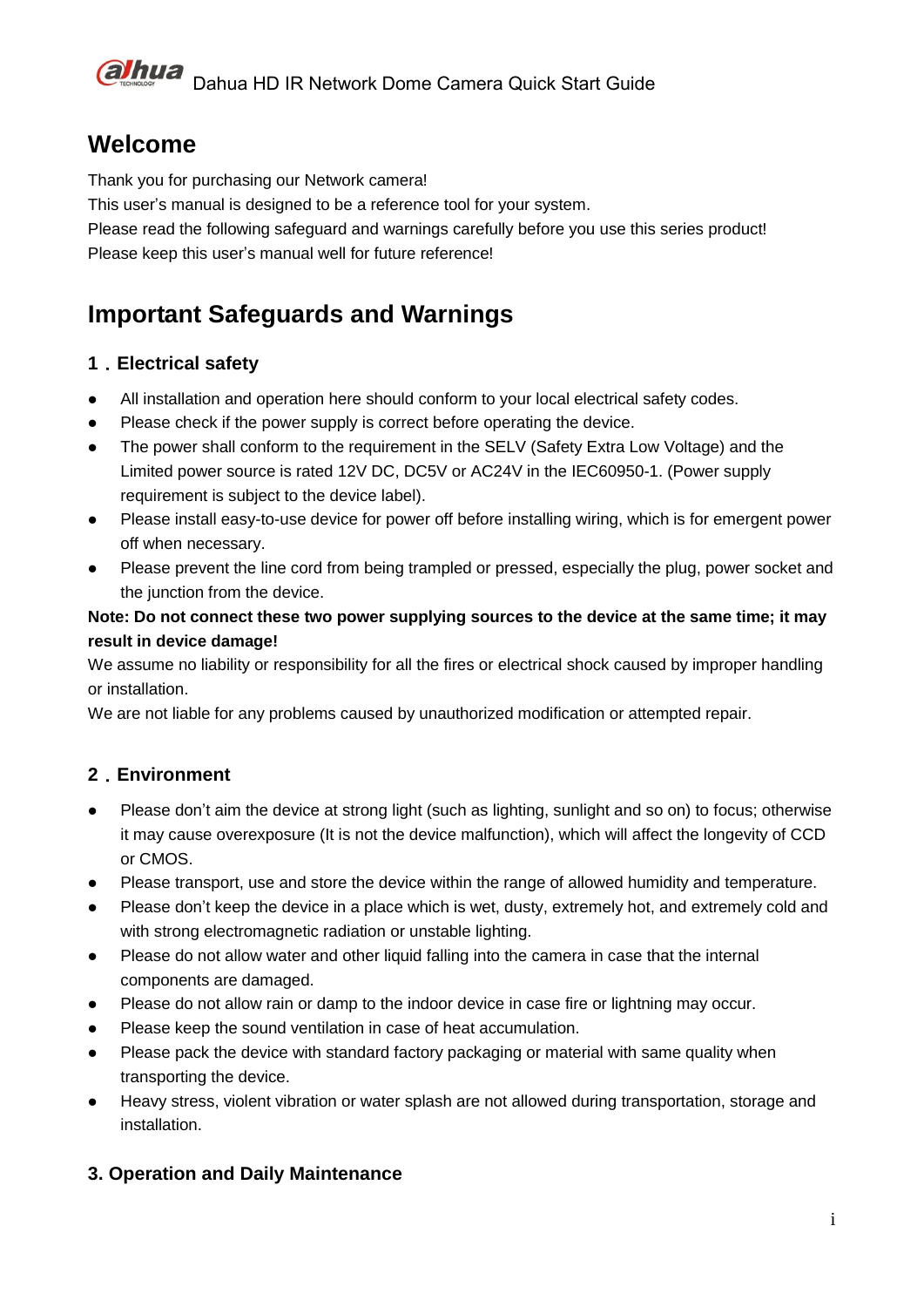#### **alhua** Dahua HD IR Network Dome Camera Quick Start Guide

- Please do not touch the heat dissipation component of the device directly in order to avoid scald.
- Please do not dismantle the device; there is no component which can be fixed by users themselves in the machine. It may cause water leakage or bad image for the device due to unprofessional dismantling.
- It is recommended to use the device with thunder proof device in order to improve thunder proof effect.
- The grounding holes of the product are recommended to be grounded to further enhance the reliability of the camera.
- Do not touch the CCD (CMOS) optic component directly. You can use the blower to clean the dust or dirt on the lens surface. Please use a dry cloth wetted by alcohol to wipe away the dust gently if it is necessary to clean.
- Always use the dry soft cloth to clean the device. If there is too much dust, please use the water to dilute the mild detergent first and then use it to clean the device. Finally use the dry cloth to clean the device. Don't use volatile solvent like alcohol, benzene, thinner and etc or strong detergent with abrasiveness, otherwise it will damage the surface coating or reduce the working performance of the device.
- Dome cover is an optical device, please don't touch or wipe cover surface directly during installation and use, please refer to the following methods to deal with once dirt is found:
- Stained with dirt
- Use oil-free soft brush or hair dries to remove it gently.
- Stained with grease or fingerprint
- Use soft cloth to wipe the water drop or oil gently to make it dry, then use oil-free cotton cloth or paper soaked with alcohol or detergent to wipe from the lens center to outward. It is ok to change the cloth and wipe several times if it is not clean enough.

### **Warning**

- Please use the standard accessories provided by manufacturer and make sure the device is installed and fixed by professional engineers.
- Please prevent the device surface from the radiation of laser beam when using laser beam device.
- Please do not provide two or more power supply modes for the device, otherwise it may cause damage to the device.

### **Statement**

- Please refer to the actual product for more details; the manual is just for reference.
- Please check if the version of reader is the latest or try to use mainstream reader if it fails to open PDF in the disk.
- The manual will be regularly upgraded according to the product update; the upgraded content will be added in the manual without prior announcement.
- Please contact the supplier or customer service if there is any problem occurred when using the device.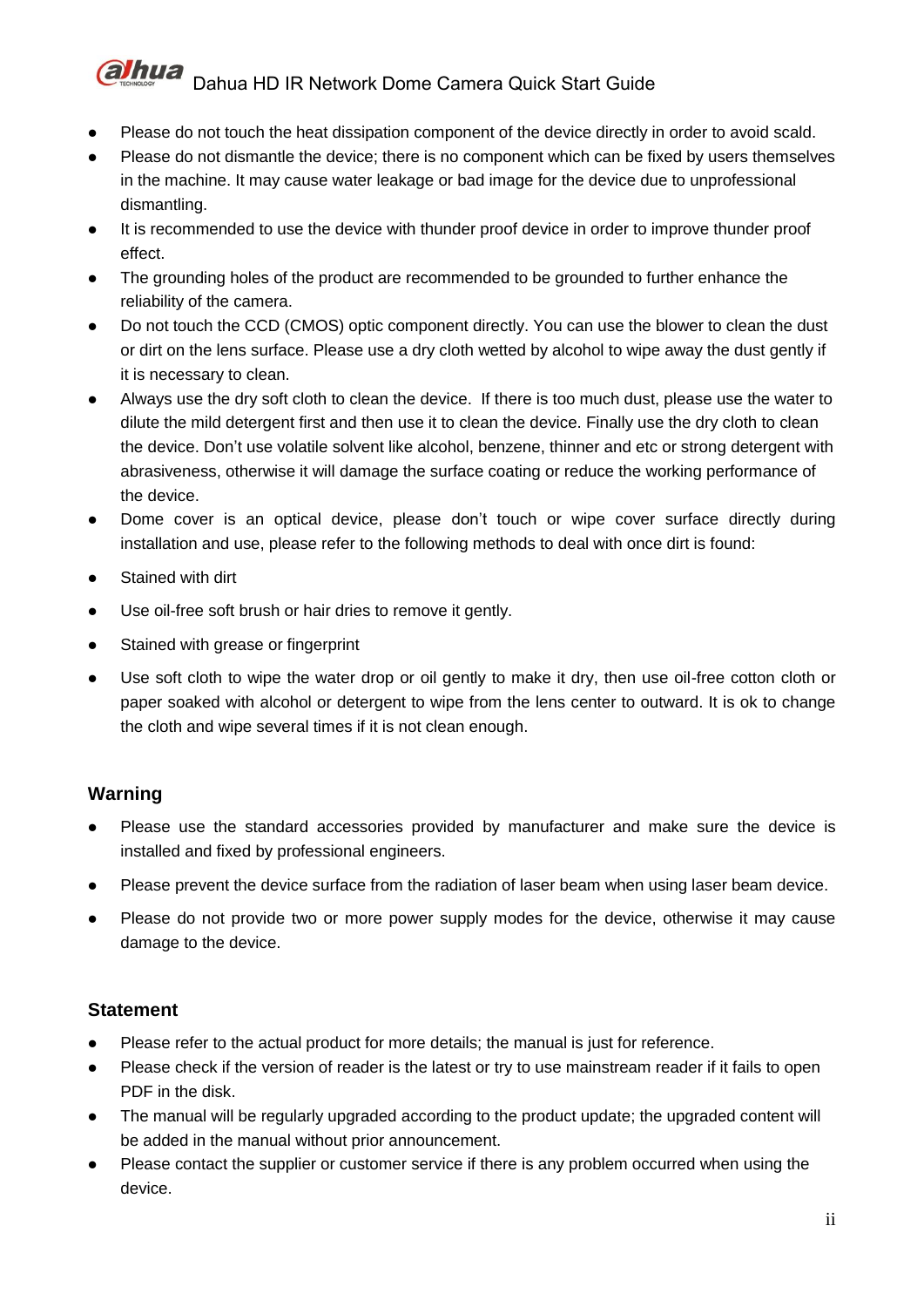#### **alhua** Dahua HD IR Network Dome Camera Quick Start Guide

- Please contact the customer service for the latest procedure and supplementary documentation.
- There may be deviation between the actual value of some data and the value provided in the manual due to the reasons such as the real environment is not stable and so on. Please refer to the company's final explanation if there is any doubt or dispute.
- The company is not liable for any loss caused by the operation which is not followed by the manual.

#### **FCC Information**

1. FCC conditions:

This device complies with part 15 of the FCC Rules. Operation is subject to the following two conditions:

- This device may not cause harmful interference;
- This device must accept any interference received, including interference that may cause undesired operation.
- 2. FCC compliance:

This equipment has been tested and found to comply with the limits for a digital device, pursuant to part 15 of the FCC Rules. These limits are designed to provide reasonable protection against harmful interference. This equipment generates uses and can radiate radio frequency energy and, if not installed and used in accordance with the instruction manual, may cause harmful interference to radio communication. However, there is no guarantee that interference will not occur in a particular installation. If this equipment does cause harmful interference to radio or television reception, which can be determined by turning the equipment off and on, the user is encouraged to try to correct the interference by one or more of the following measures:

- Reorient or relocate the receiving antenna.
- Increase the separation between the equipment and receiver.
- Connect the equipment into an outlet on a circuit different from that to which the receiver is connected.
- Consult the dealer or an experienced radio/TV technician for help.

#### **Note:**

Please refer to the disk for more details, check and download corresponding user's manual and tool. Before installation, please open the package and check all the components are included. Contact your local retailer ASAP if something is broken in your package.

| <b>Accessory Name</b>        | Amount |
|------------------------------|--------|
| Network Camera Unit          | 1      |
| <b>Quick Start Guide</b>     |        |
| Installation Accessories Bag |        |
|                              |        |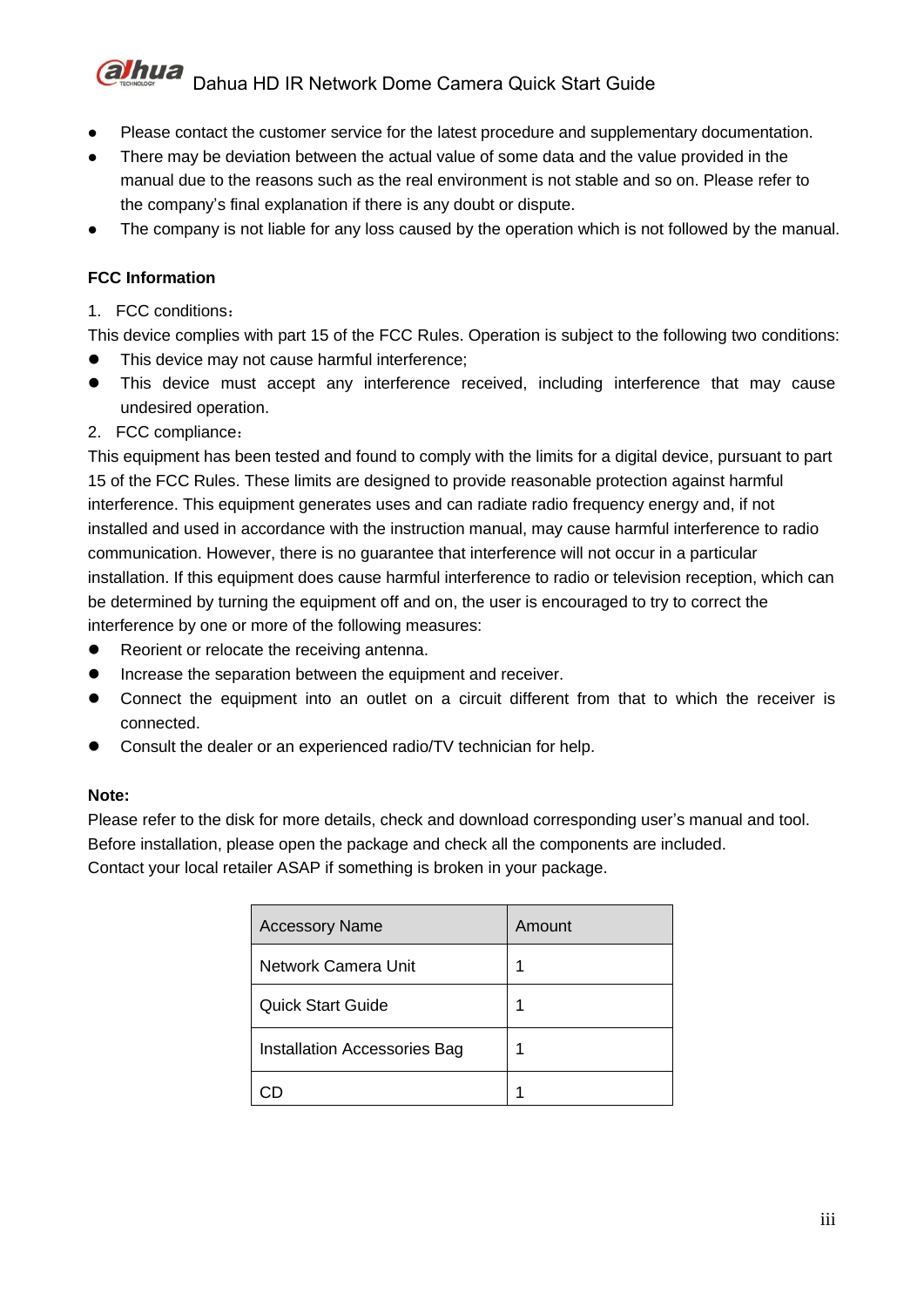

# **Table of Contents**

|                | 1.1 |  |
|----------------|-----|--|
|                | 1.2 |  |
| $\overline{2}$ |     |  |
|                | 2.1 |  |
| 3              |     |  |
|                | 3.1 |  |
|                | 3.2 |  |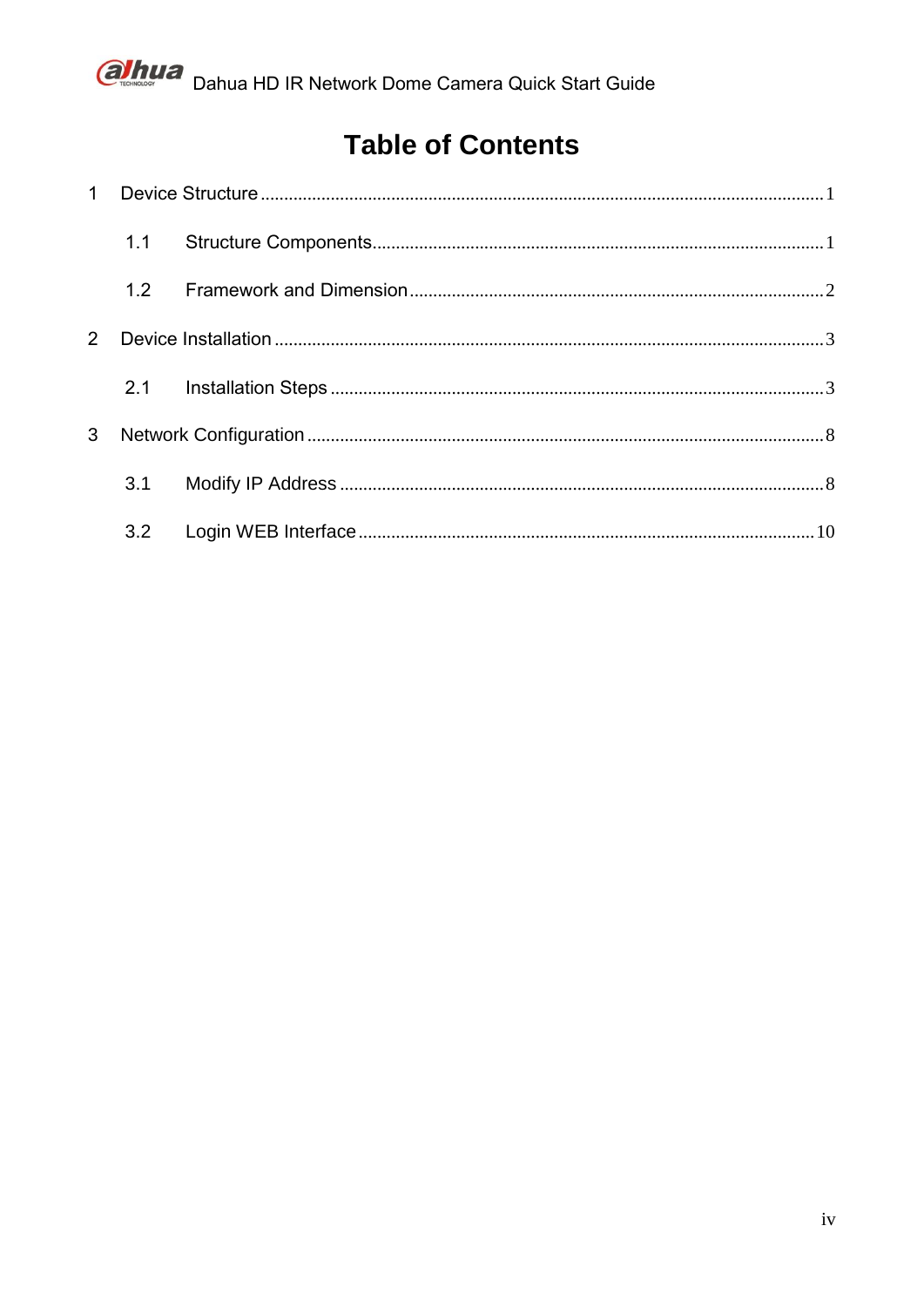# <span id="page-5-0"></span>1 Device Structure

## <span id="page-5-1"></span>1.1 Structure Components

#### **Note:**

- The following figure is for reference only, which is used to know each structure component and cable port functions.
- Different devices may have different structures and cables, please refer to the following figure according to the actual product.



Figure 1-1

Please refer to sheet 1-1 for detailed information about structure appearance.

| <b>Component</b> | <b>Component Name</b> |
|------------------|-----------------------|
|                  | Photosensor           |
| 2                | IR light              |
| 3                | Lens                  |
| $\overline{4}$   | Dome enclosure        |
| 5                | Dome pedestal         |

Sheet 1-1

Please refer to sheet 1-2 for detailed information about cable port.

| <b>SN</b> | <b>Port</b>   | <b>Port Name</b> | <b>Connector</b> | <b>Function Description</b>                                                                                 |  |  |  |
|-----------|---------------|------------------|------------------|-------------------------------------------------------------------------------------------------------------|--|--|--|
| 6         | <b>DC 12V</b> | 12V DC power     | $\blacksquare$   | Connect DC 12V power,<br>input<br>power                                                                     |  |  |  |
|           | LAN           | Network port     | Ethernet<br>port | Connect to standard Ethernet<br>cable, provide PoE power supply.<br>Note:<br>Some devices don't support PoE |  |  |  |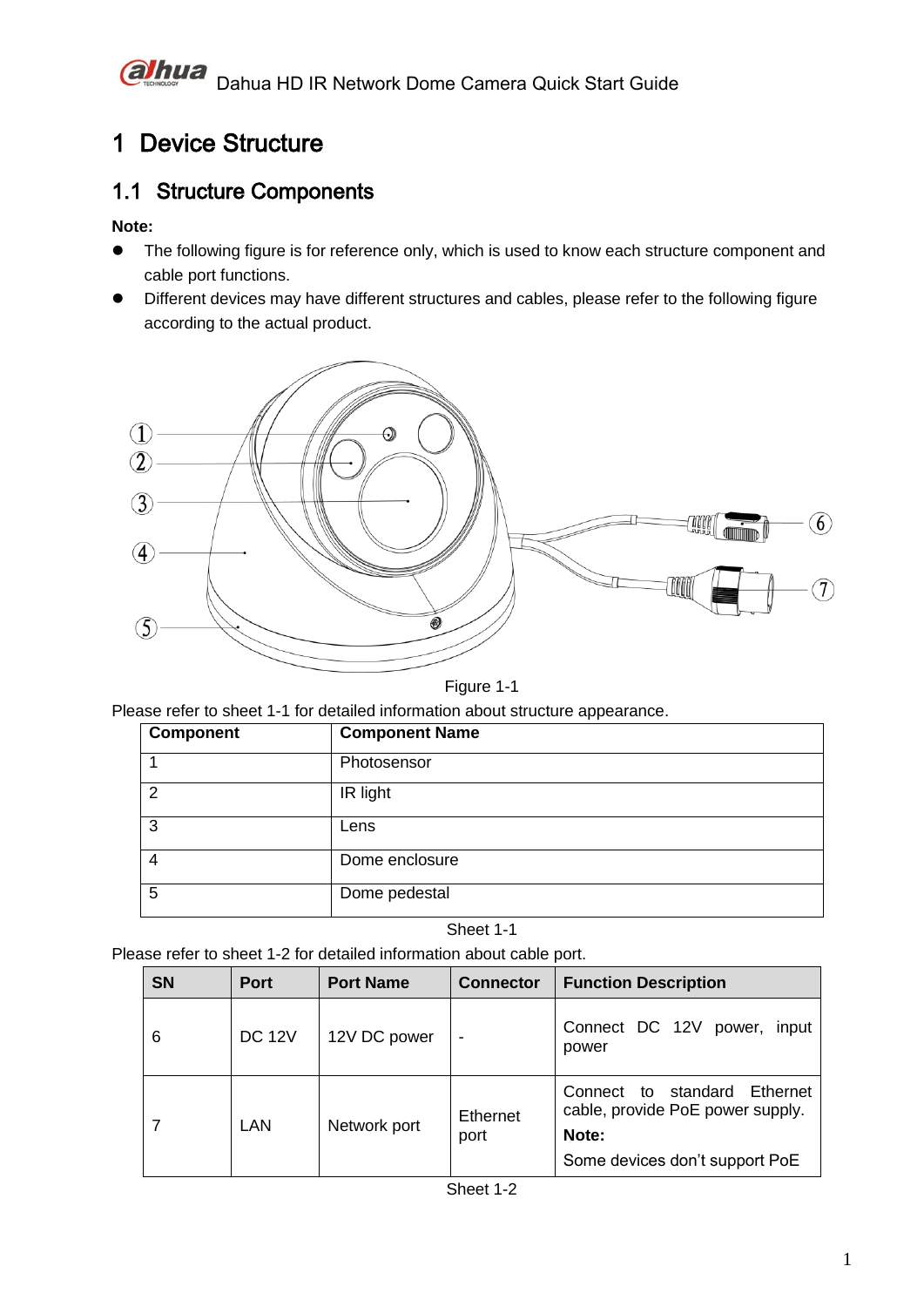#### ahua Dahua HD IR Network Dome Camera Quick Start Guide

## <span id="page-6-0"></span>1.2 Framework and Dimension

The following figures are for reference only, which are used to know the device dimension, please refer to Figure 1-2 for the device dimension.



Figure 1-2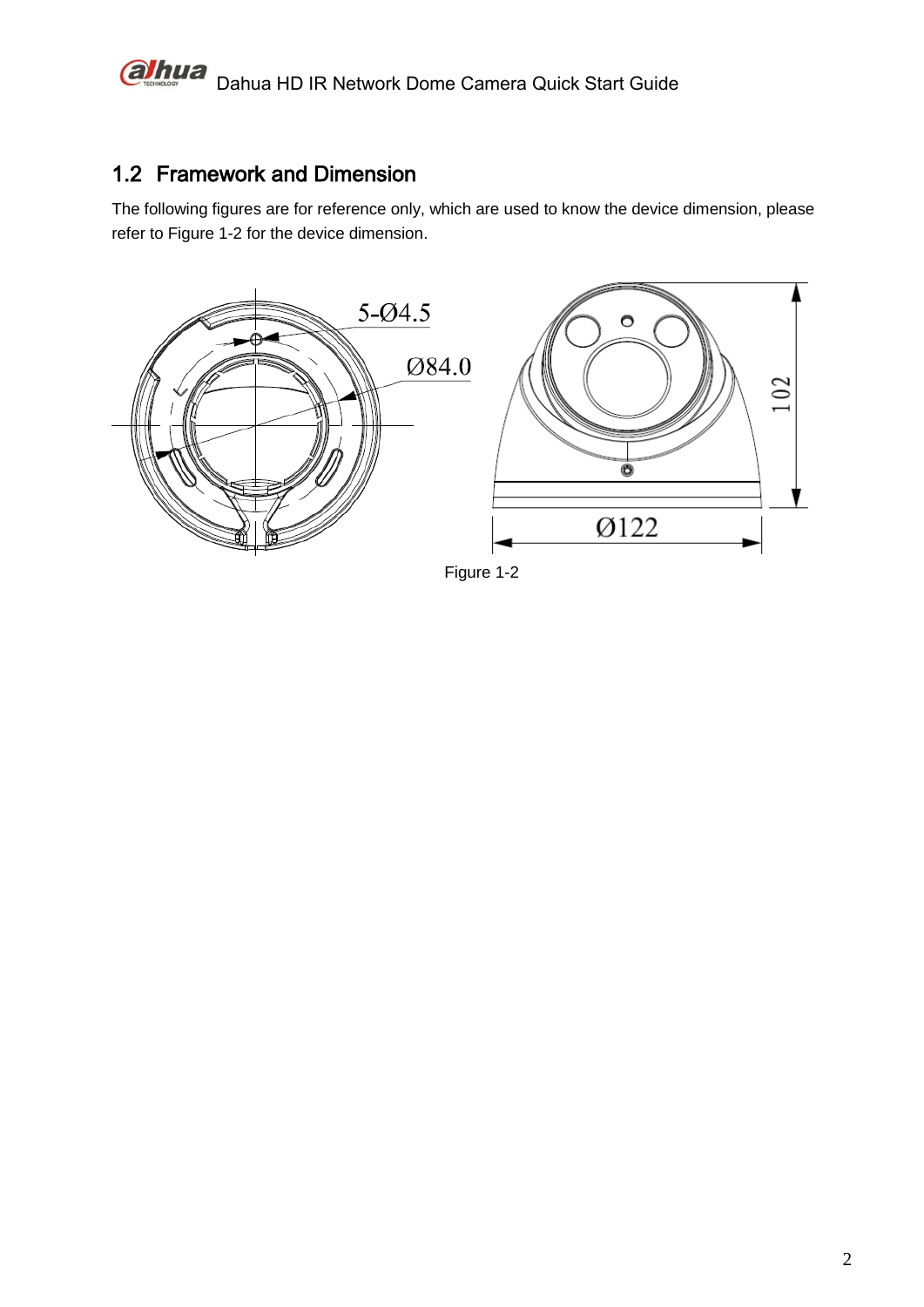# <span id="page-7-0"></span>2 Device Installation

## <span id="page-7-1"></span>2.1 Installation Steps

#### **Note:**

- The installation figures are for reference only, please refer to the figure according to the actual product.
- Before the installation, please make sure the installation environments can at least support 3x weight of the camera and the bracket.
- Please cut off the device power before installing Micro SD card.



Figure 2-1

### **Step 1**

Please take out the installation position map from the accessories bag, and then stick it on the ceiling or the wall. Dig bottom holes according to the installation position map, and then take out three expansion bolts from the accessories bag and insert them into the holes you just dug.

### **Step 2**

Use the wrench to loosen the locking screws, pull the enclosure downward in order to separate the **Note:** 

The range of the lens adjusting angle: horizontal rotation direction ( $0^{\circ} \sim +360^{\circ}$ ), vertical rotation direction (  $0^{\circ}$  ~ +67°), image rotation direction ( $0^{\circ}$  ~ +360°)

#### **Step 3**

Install Micro SD card (optional).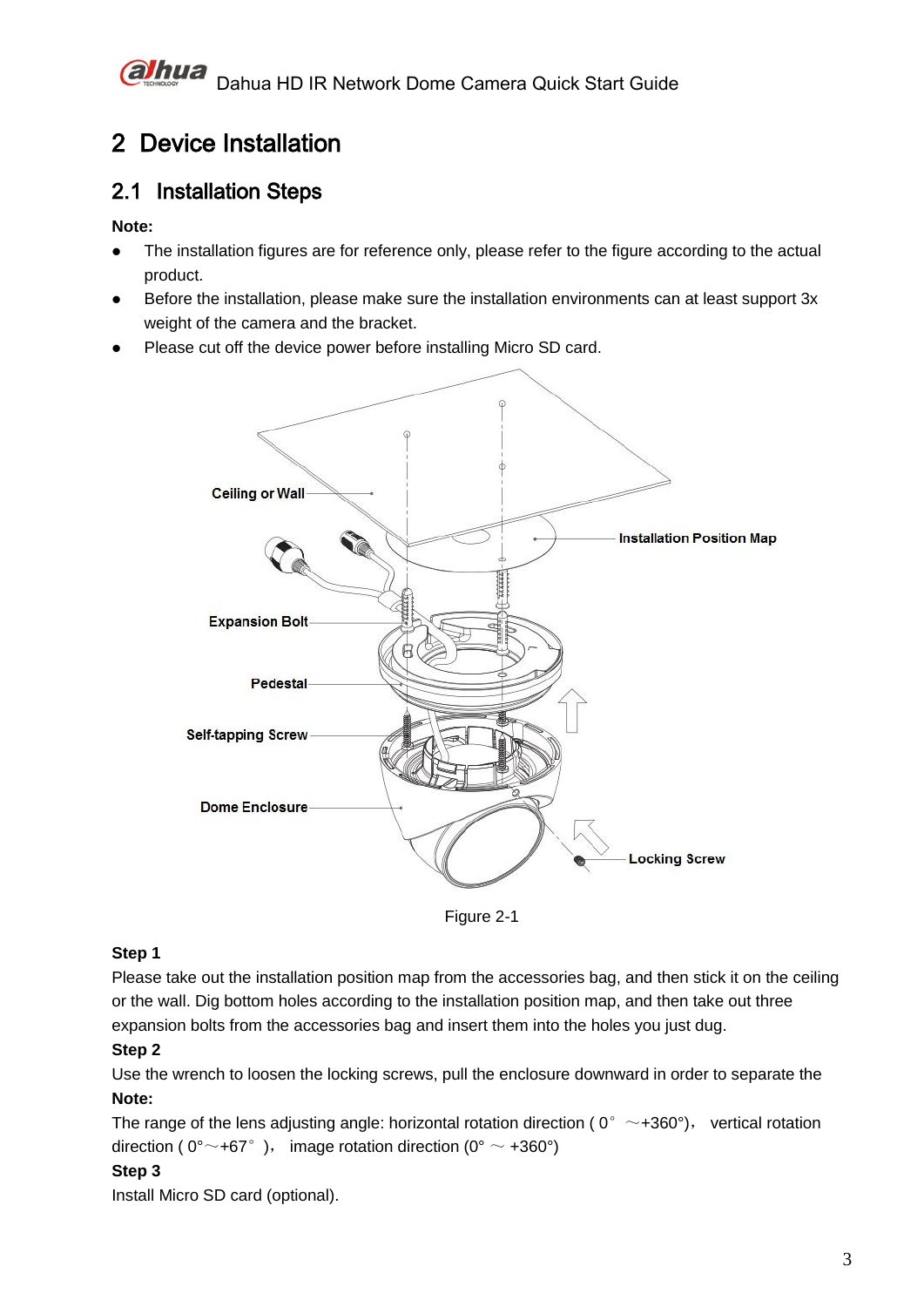

#### **Note:**

It needs to implement the step when the device is equipped with Micro SD card and it needs to use Micro SD card.

1. Use the cross screwdriver to loosen four screws on the dome pedestal, take down the compression cover and take out the dome body. Please refer to figure 2-2 for more details.



Figure 2-2

- 2. Use the cross screwdriver to loosen three screws on the dome body and open the dome body.
- 3. Find the location of Micro SD card slot which is shown in Figure 2-3, adjust the direction of Micro SD card, insert it into the card slot and install the Micro SD card properly. Please refer to figure 2-3 for more details.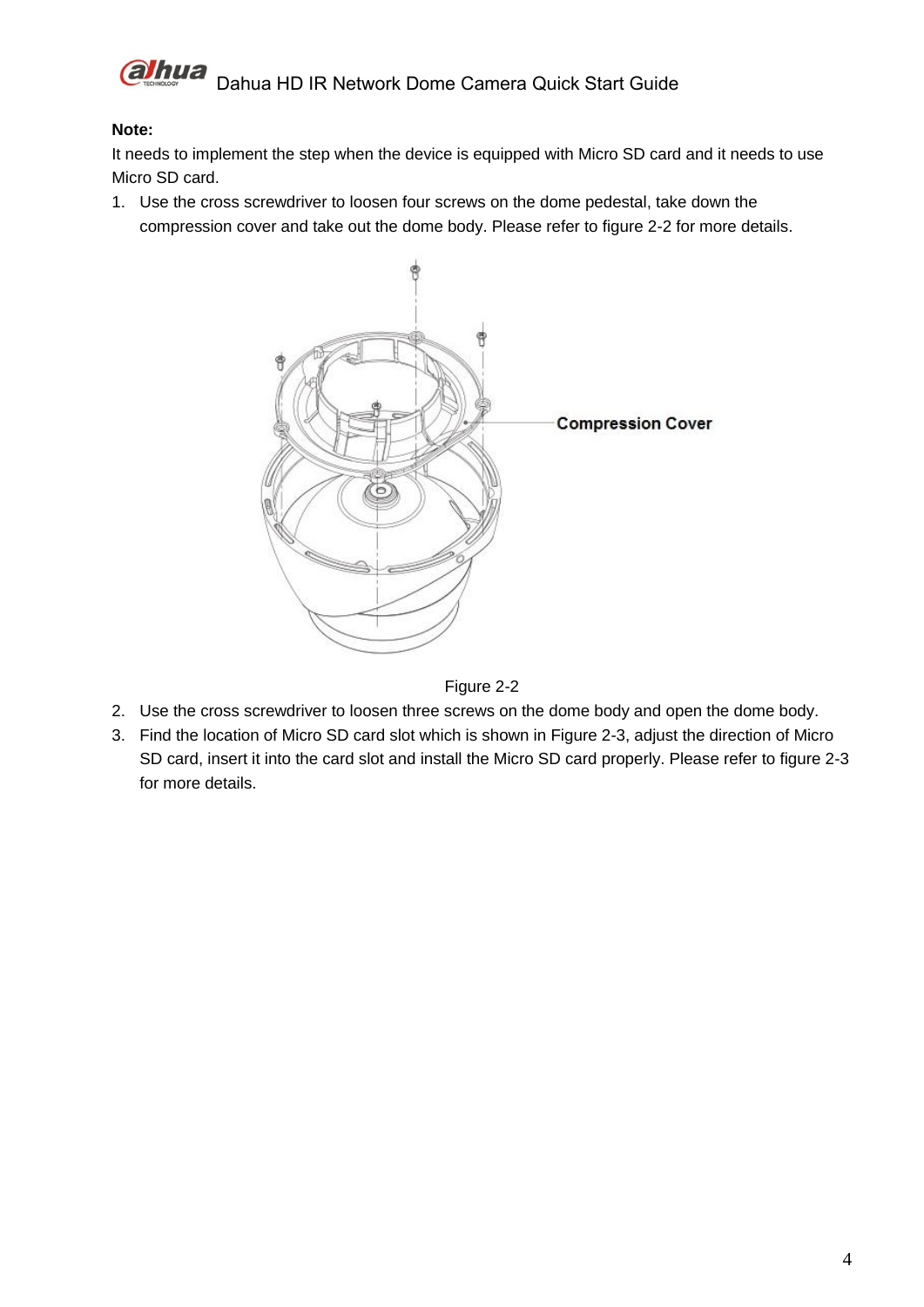



Figure 2-3

#### **Note:**

Please install the device seal ring back to the dome body bottom after Micro SD card is installed.

- 4. Use the cross screwdriver to tighten back three screws on the dome body, and put the dome body back into the dome enclosure.
- 5. Use the cross screwdriver to tighten back four screws on the dome body bottom, and install back the compression cover.

#### **Step 4**

It is to select whether it is to run the wire through bottom or side, and insert multi-function cable into exit hole on installation surface.

- Bottom wiring: select to lead out the cable through ceiling or wall, which can protect the cable effectively.
- Side wiring: select to lead out the cable through side exit and add metal conduit etc., which can prevent the cable from being destroyed.

Please refer to figure 2-4 and 2-5 for more details about bottom wiring and side wiring respectively.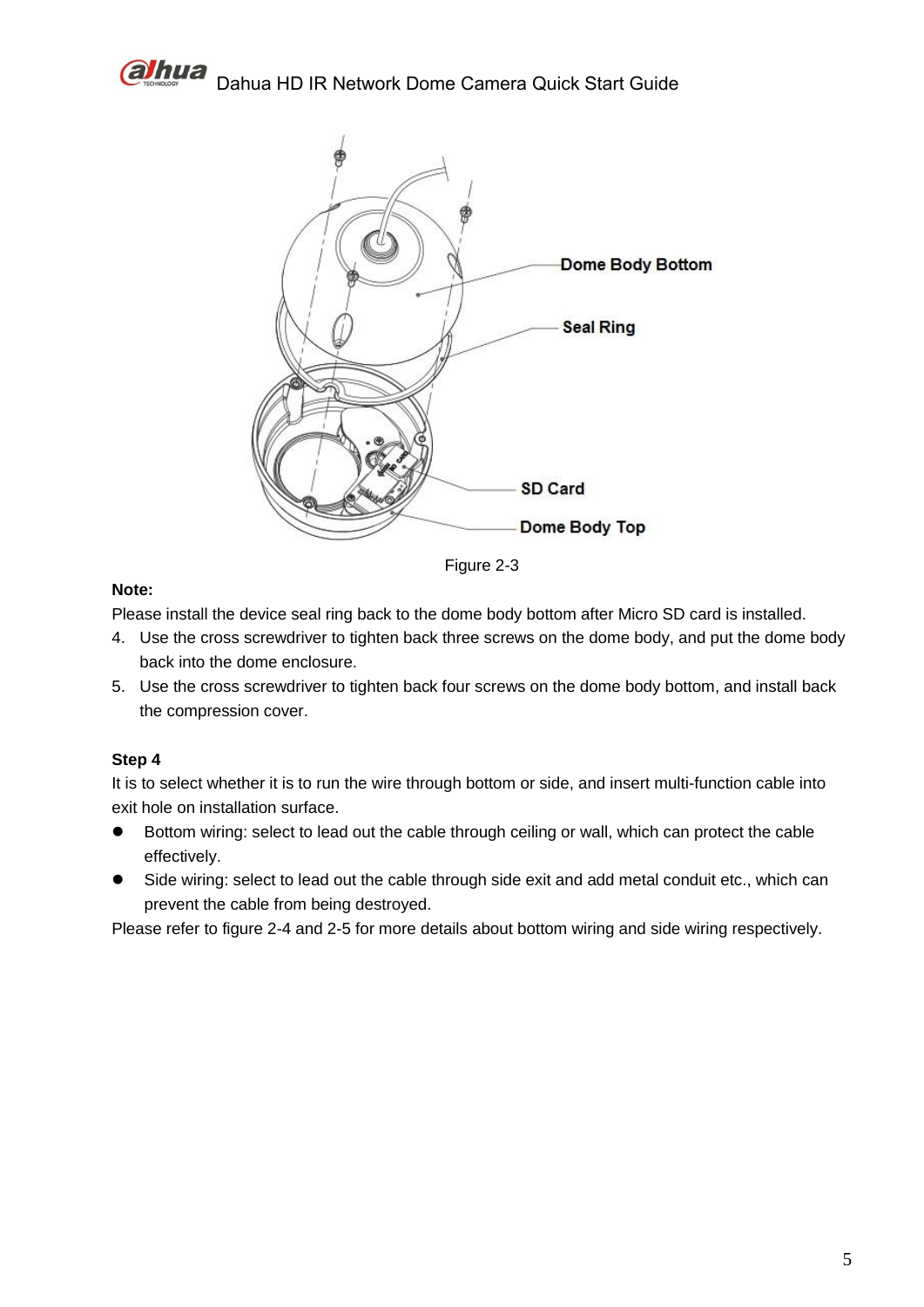

Dahua HD IR Network Dome Camera Quick Start Guide









#### **Step 5**

Adjust pedestal position, aim at bottom hole. Take out three ST4.2 self-tapping screws in accessories bag. Insert them into the plastic expansion bolt bottom hole and fix the pedestal on installation surface.

#### **Step 6**

Install the enclosure back to pedestal, push the enclosure upward and lock the screws firmly by wrench, so far the device installation is completed.

#### **Step 7**

Waterproof connector installation for network port; see Figure 2-6 for more details.





1. Keep the convex groove outward and install the rubber ring into the network port, keep the smaller hole of the rubber ring outward and install the fixing rubber ring into the main body of the waterproof connector.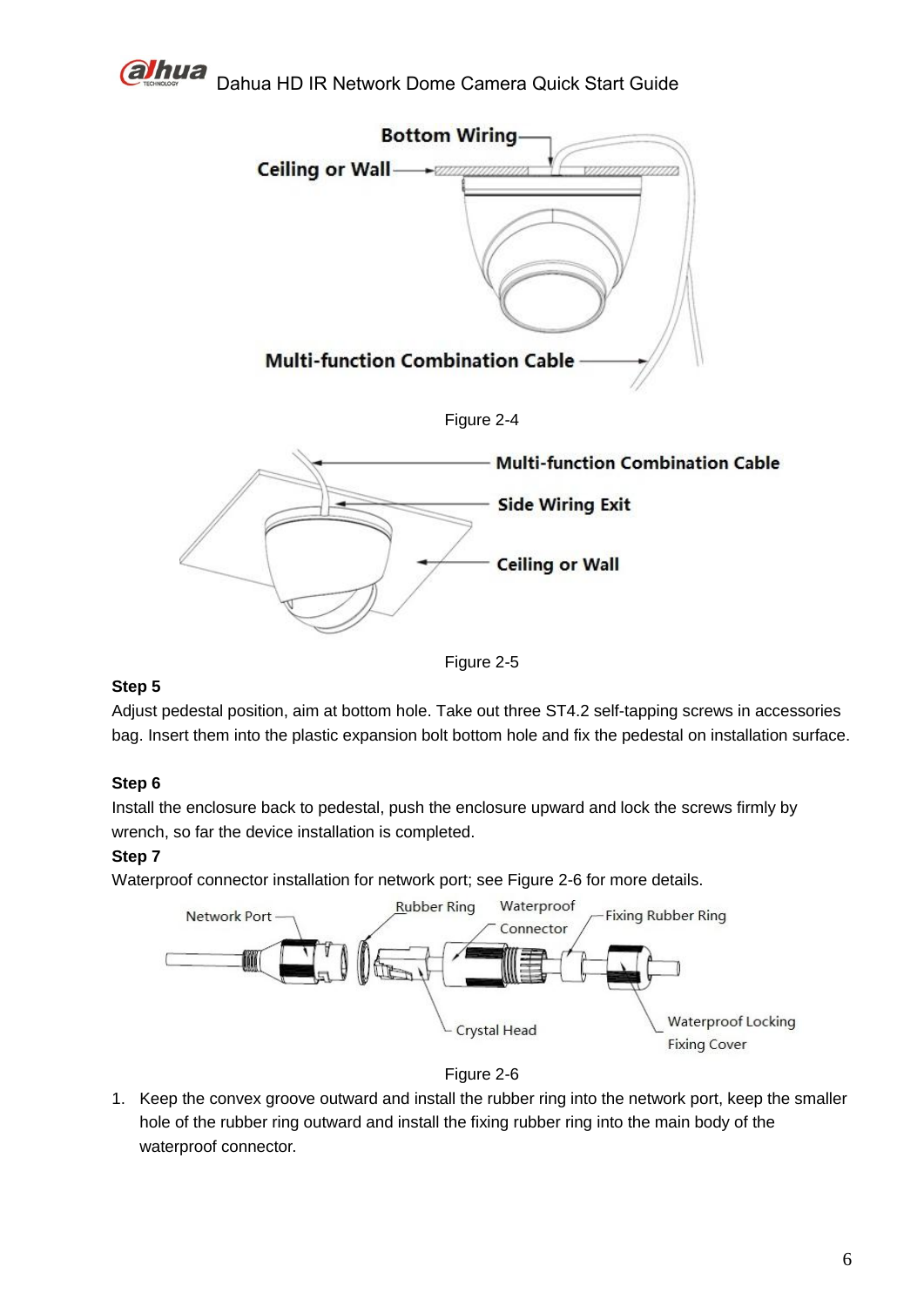#### **alhua** Dahua HD IR Network Dome Camera Quick Start Guide

- 2. Pull the network cable without crystal head through main body of waterproof connector, fixing rubber ring and waterproof locking cover, make the crystal head of network cable, and then insert it into the network cable.
- 3. Put the main body of waterproof connector on the network port and rotate it clockwise to lock the network port and waterproof connector firmly.
- 4. Put the waterproof locking cover on the main body of waterproof connector and rotate it clockwise to lock the waterproof connector and waterproof locking cover firmly.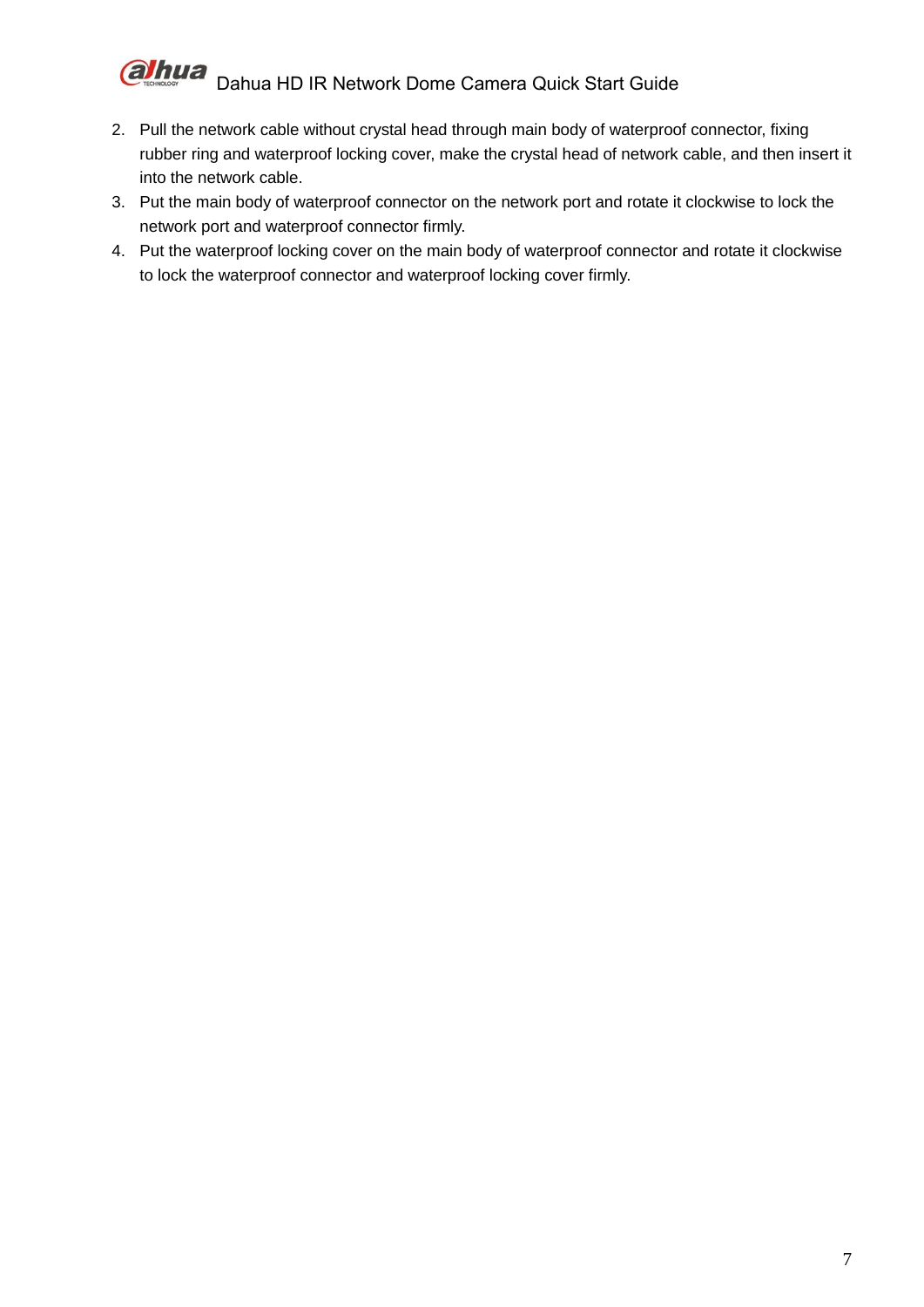

# <span id="page-12-0"></span>**3 Network Configuration**

The IP address of all the cameras is the same when leaving factory (default IP192.168.1.108), in order to make the camera get access to the network smoothly, please plan the useable IP segment reasonably according to the actual network environment.

## <span id="page-12-1"></span>**3.1 Modify IP Address**

IP address can be acquired and modified through quick configuration tool for the cameras which are accessed via wired network, it needs to connect wired network to configure wireless parameters before using wireless network cameras. In this chapter, it will introduce the approach of modifying IP address via "Quick Configuration Tool"; also you can modify the IP address in the network parameters of the WEB interface, please refer to the document in the disk << WEB Operation Manual>> for more details.

Note:

Currently the quick configuration tool only supports the cameras which apply to the same network segment with computer IP address.

Step 1

Double click the "ConfigTools.exe" and open the quick configuration tool.

Step 2

Double click the device to be configured; the system will pop out the "Login" dialog box which is shown in Figure 3-1.

Step 3

Enter the IP address user name, password and port number of the camera, and click "Confirm", then the system will pop out "Configuration" dialogue box.

Note:

The default user name and password are admin and admin respectively, the default port is 37777. See Figure 3-1 for more details.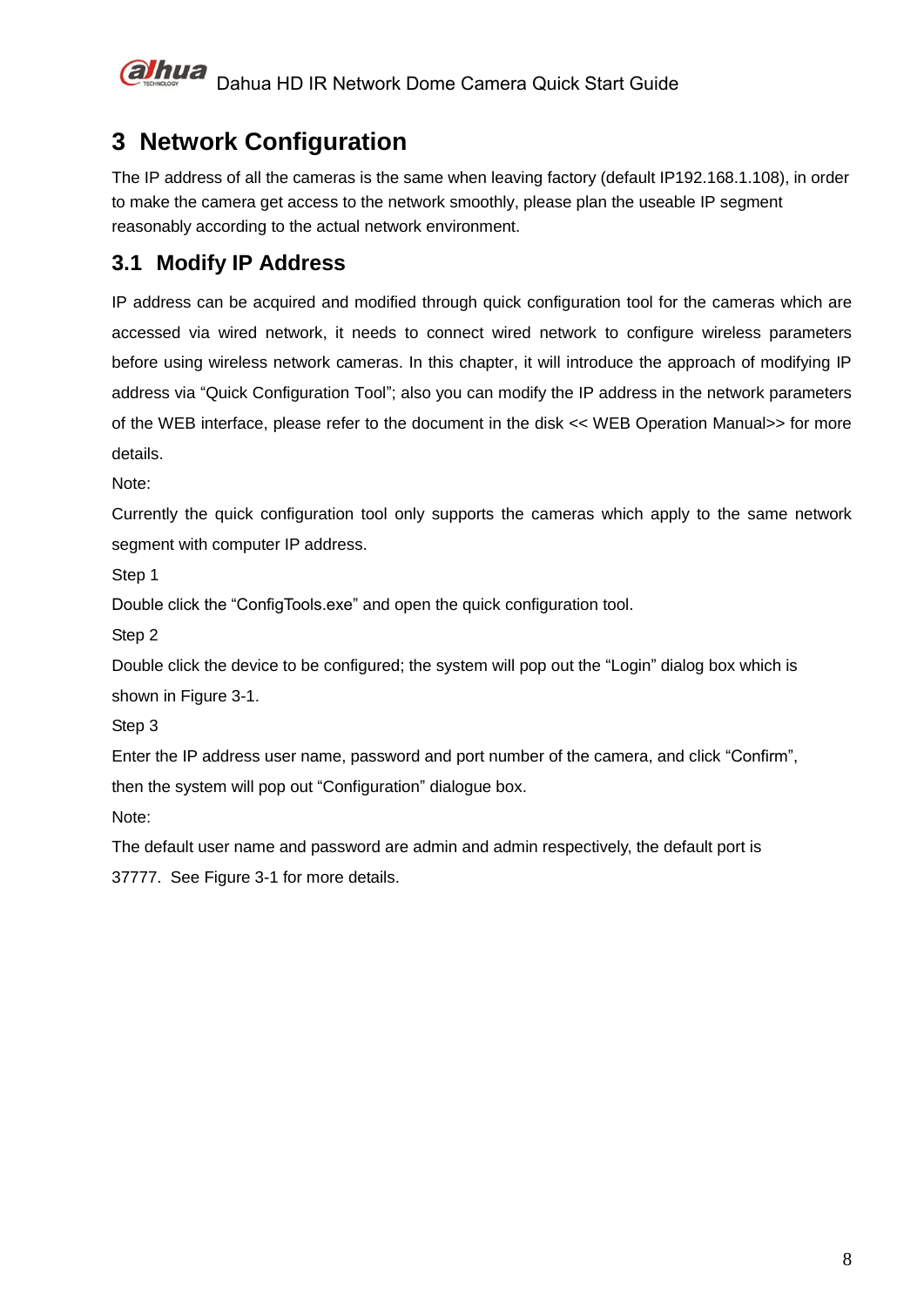

|                |                    | $\sqrt{ }$ Login<br>Setting | Upgrade           |                    | Find number of devices: 34 | IP <sub>V4</sub>  | $\checkmark$      |        |   |
|----------------|--------------------|-----------------------------|-------------------|--------------------|----------------------------|-------------------|-------------------|--------|---|
| SN             | <b>Type</b>        | IP                          | Port              | <b>Subnet Mask</b> | Gateway                    | <b>MAC</b>        |                   | Config |   |
| $\mathbf{1}$   | <b>Q</b> IPC       | 172.29.2.6                  | 37777             | 255.255.0.0        | 172.29.0.1                 |                   | 90:02:a9:42:20:d7 | 烧<br>e |   |
| $\overline{2}$ | $Q$ IPC            | 172.29.2.3                  | 4000              | 255 255 0.0        | 172 29 0.1                 |                   | 90:02:a9:42:0b:6d | 祿<br>e |   |
| $\overline{3}$ | PC-NVR<br>e l      | 169.254.12<br>Login         |                   |                    |                            | $\times$          | 16:9F:F2:37:BA    | 森<br>e |   |
| $\Delta$       | $\circledcirc$ IPC | 172.29.2.8                  |                   |                    |                            |                   | 02:a9:1c:6e:d2    | 烧<br>e |   |
| 5              | Q IPC              | 172 29 2 5                  | <b>IP Address</b> | 172.29.2.34        |                            |                   | 02:a9:09:13:62    | 淼<br>e |   |
| 6              | $Q$ IPC            | 172.29.2.7                  |                   |                    |                            | 02:a9:7c:f1:39    | 烧<br>e            |        |   |
| $\overline{7}$ | <b>Q</b> IPC       | 172.29.2.4                  | Username          | admin              |                            |                   | 02:a9:2b:3f:a4    | 烧<br>e |   |
| 8              | $Q$ IPC            | 172.29.2.34                 | Password          |                    |                            |                   | 02:a9:42:04:6f    | 许<br>e |   |
| 9              | C IPC              | 172.29.2.4                  | Port              |                    |                            |                   | 02:a9:42:63:76    | 烧<br>e |   |
| 10             | $Q$ IPC            | 172.29.2.5                  |                   | 37777              |                            |                   | 02:a9:3d:b8:79    | 烧<br>e |   |
| 11             | <b>Q</b> IPC       | 172.29.2.3                  |                   | OK                 | Cancel                     |                   | 02:a9:09:4b:38    | 烧<br>e |   |
| 12             | $\odot$ IPC        | 172.29.2.63                 |                   |                    |                            |                   | 02:a9:42:0b:4a    | 烧<br>e |   |
| 13             | Q IPC              | 172.29.2.38                 | 37777             | 255.255.0.0        | 172.29.0.1                 |                   | 00:12:34:56:78:9a | 盎<br>e |   |
| 14             | $Q$ IPC            | 172.29.2.47                 | 37777             | 255, 255, 0.0      | 172 29 0 1                 |                   | 90:02:a9:42:28:7b |        | e |
| 15             | <b>Q</b> IPC       | 172.29.2.80                 | 37777             | 255.255.0.0        | 172.29.0.1                 | 90:02:a9:42:04:72 |                   | 烧<br>e |   |
| 16             | Q IPC              | 172 29 2 83                 | 37777             | 255 255 0.0        | 172, 29.0.1                |                   | 90:02:a9:3d:24:a3 |        | e |
| 17             | <b>Q</b> IPC       | 172.29.2.102                | 37777             | 255.255.0.0        | 172.29.0.1                 |                   | 90:02:a9:3d:b8:7e | 烧<br>e |   |

Figure 3-1

#### Step 4

Modify the camera IP address on the "Net" interface, click "Save" to finish modification.

See Figure 3-2 for more details.

| Config        |                   |                              |              | $\times$         |
|---------------|-------------------|------------------------------|--------------|------------------|
| Video<br>ত্ৰে | <b>Net</b>        | $\Box$ Encode $\Box$ Upgrade |              | SysInfo          |
|               | <b>IP Version</b> | IPv4                         | $\checkmark$ | $\Box$ DHCP      |
|               | <b>IP Address</b> | 172.29.2.34                  |              |                  |
|               | Subnet Mask       | 255.255.0.0                  |              |                  |
|               | Gateway           | 172.29.0.1                   |              |                  |
|               | <b>MAC</b>        | 90:02:a9:42:04:6f            |              |                  |
|               | <b>TCP</b>        | 37777                        |              | $(1025 - 65534)$ |
|               | <b>HTTP</b><br>80 |                              |              |                  |
|               | <b>UDP</b>        | 37778                        |              |                  |
|               |                   |                              |              |                  |
|               |                   |                              |              | Return<br>Save   |

Figure 3-2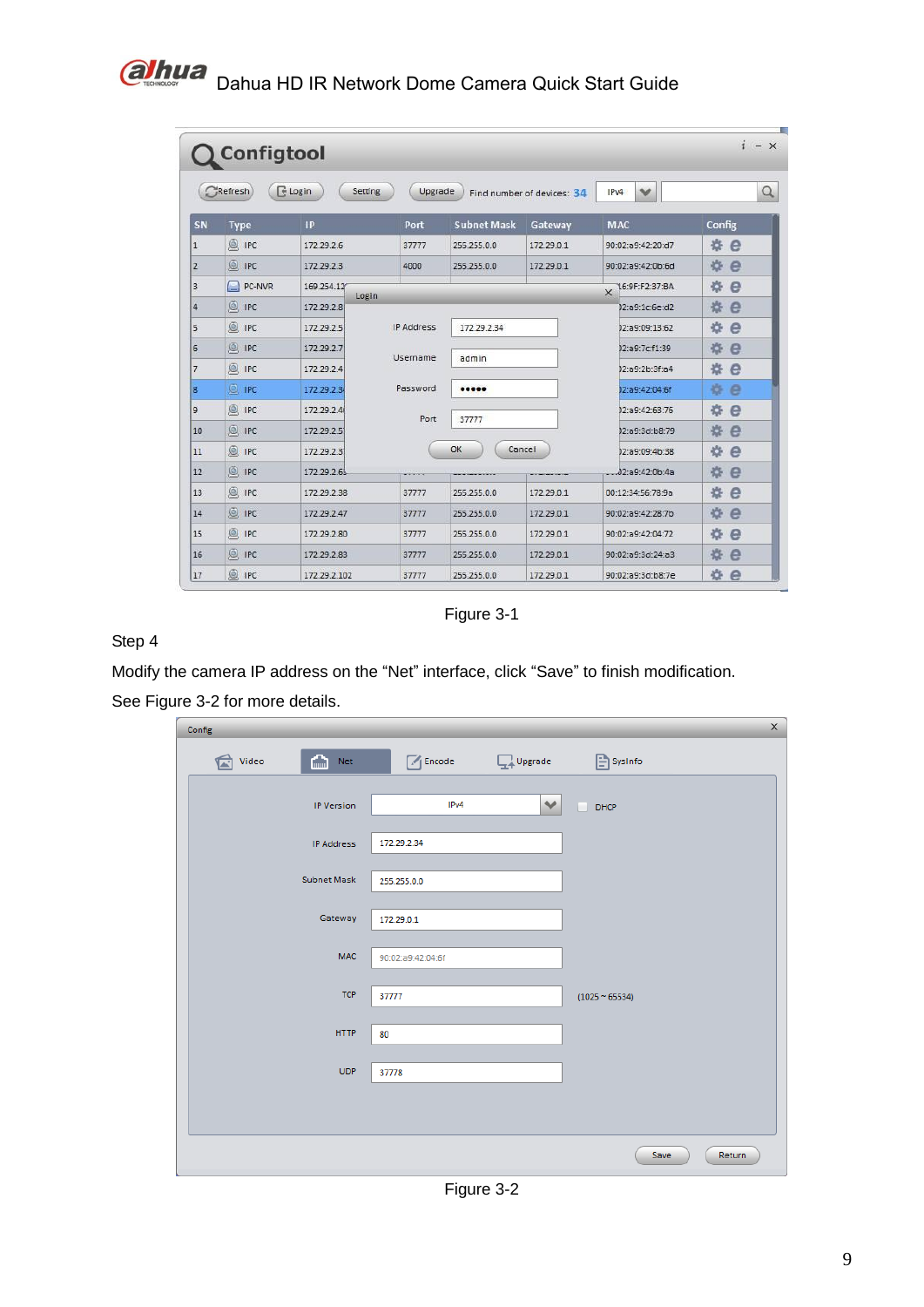

## <span id="page-14-0"></span>**3.2 Login WEB Interface**

#### **Note:**

Different devices may have different WEB interfaces, the figures below are just for reference, please refer to the document <<WEB Operation Manual>> in the disk and the actual interface for more details Step 1

Open IE and input the modified camera IP address in the address bar, press "Enter" button and the system will pop out login dialogue box which is shown in Figure 3-3.

Step 2

Please input your user name and password, click "Login" and then the system will pop out WEB interface.

#### **Note:**

The default user name and password are admin and admin respectively, please modify the admin password as soon as possible after you logged in successfully.

| alhua     |                 |  |
|-----------|-----------------|--|
| Username: | admin           |  |
| Password: |                 |  |
|           | Cancel<br>Login |  |
|           |                 |  |
|           |                 |  |
|           |                 |  |

Figure 3-3

Step 3

Click "Click here to download and install the plug-in" and install plug-in according to the system prompt, then you can see the WEB main interface which is shown in Figure 3-4.